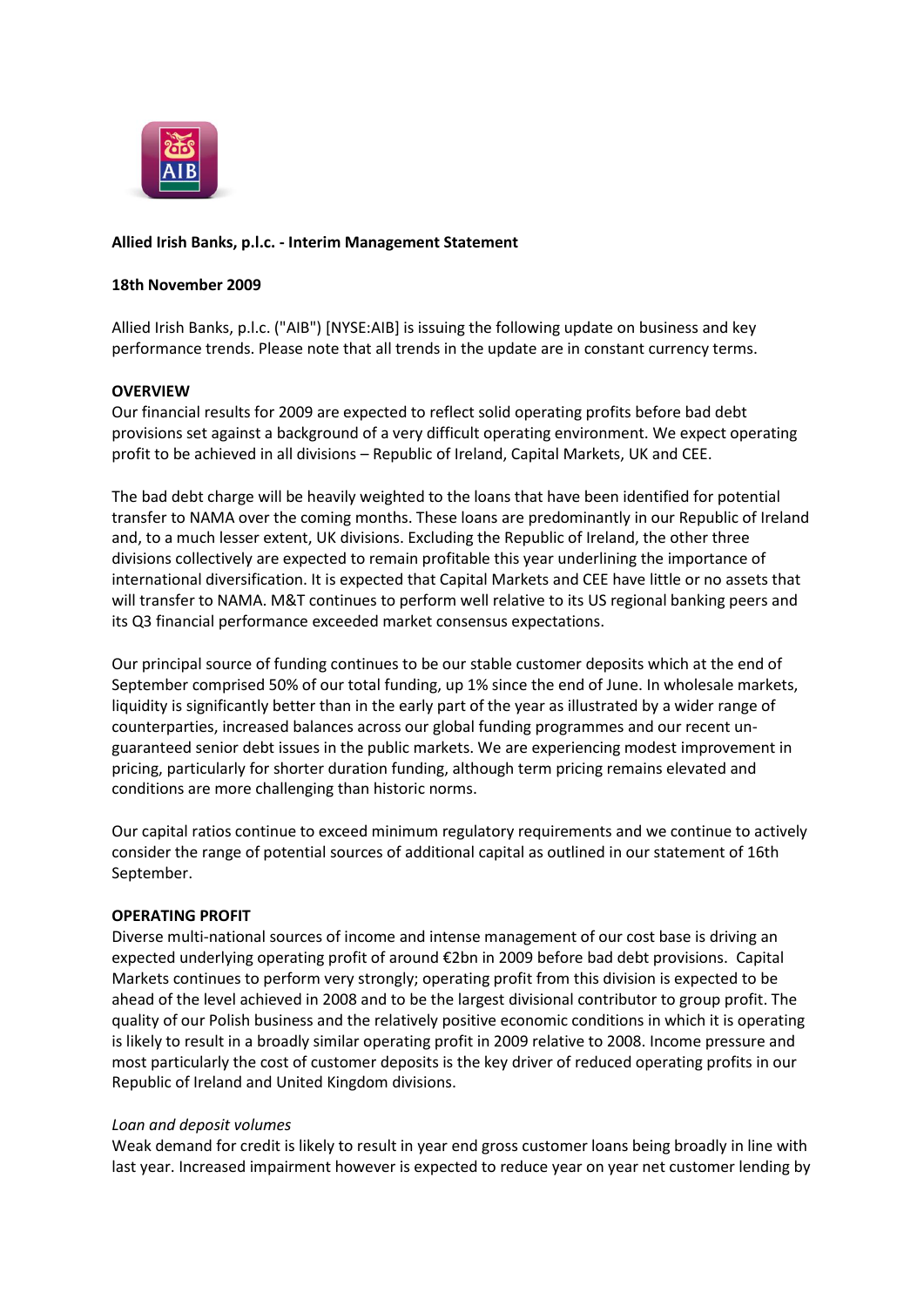around 4%. The low level of demand is most apparent in Ireland despite our reaffirmed commitment to our domestic market. For example, we anticipate providing around €2bn of new lending this year to our SME customers, delivered through our extensive branch network, 15 dedicated business centres and 250 relationship managers. We are providing 1 in 3 of all new mortgages and first time buyer drawdowns are currently up this year by around 28%. We are targeting a small increase in our Polish book as we take higher return opportunities, particularly in the personal market. In other international markets our priority continues to be on de-leveraging the balance sheet.

At our half year results presentation we said customer deposits had stabilised following outflows in the first quarter of 2009. This stability has continued and the full year balance is expected to increase over the half year level.

# *Margins*

We expect the net interest margin to reduce by around 25 basis points (bps) from 221 bps in 2008. The primary negative catalyst continues to be the cost of customer deposits partly offset by improving returns on our loan book and higher treasury margins.

## *Non-Interest Income*

Lower fees from banking activity, investment banking and asset management and the cost of the Government Guarantee Scheme will reduce non-interest income in 2009, partly offset by some bond disposal gains. Overall, we expect non-interest income to reduce this year by over 10%.

## *Costs*

Further and ongoing savings are being achieved and are continuing the downward trend in costs. In 2009 we are targeting costs to fall by around 5% following the 5% reduction already achieved in 2008. A key driver of this improving trend is the number of people employed which has reduced by over 1,500 in the 9 months to September on a full time equivalent basis. All expense categories across the group are subject to scrutiny and review as we develop further savings initiatives.

# **ASSET QUALITY**

Deterioration in our overall loan book continues but the pace of that deterioration is slowing. This trend reflects the significant portion of the book already criticised rather than a material improvement in the quality of the book or operating conditions. The increase in criticised loans in the second half of 2009 is expected to be significantly less than the €18bn increase in the first half. Additions to impaired loans continue to be heavily weighted to those previously indicated property & construction exposures that may transfer to NAMA. At our half year results presentation we said that a bad debt charge outlook figure for 2009 was likely to be overtaken by the implementation of the first phase of NAMA. Accordingly we did not revise the previously guided figure of €4.3bn provided in May. We did however note that in light of the continuing deterioration in the economies in which we operate, particularly in Ireland, the risk to that figure of  $\epsilon$ 4.3bn was that it would be higher. We now expect the bad debt charge for 2009 to be around €5.3bn, with the increase predominantly on the €24bn portfolio indicated in September by the Minister for Finance that may transfer to NAMA. Of that €24bn portfolio, c. €6.7bn was impaired at the half year and we expect the impaired element to have increased at year end by c. €3.8bn to €10.5bn. In our statement of 16th September our estimate of balance sheet provisions at the end of 2009 for NAMA loans was c. €3.5bn. We now expect those provisions to be c. €4.2bn. Accordingly, there is no material change other than timing to our assessment of the combined effect of NAMA writedowns and bad debt charges on our profit and capital.

An outline estimated profile of the €24bn loans indicated in September that may transfer to NAMA is as follows: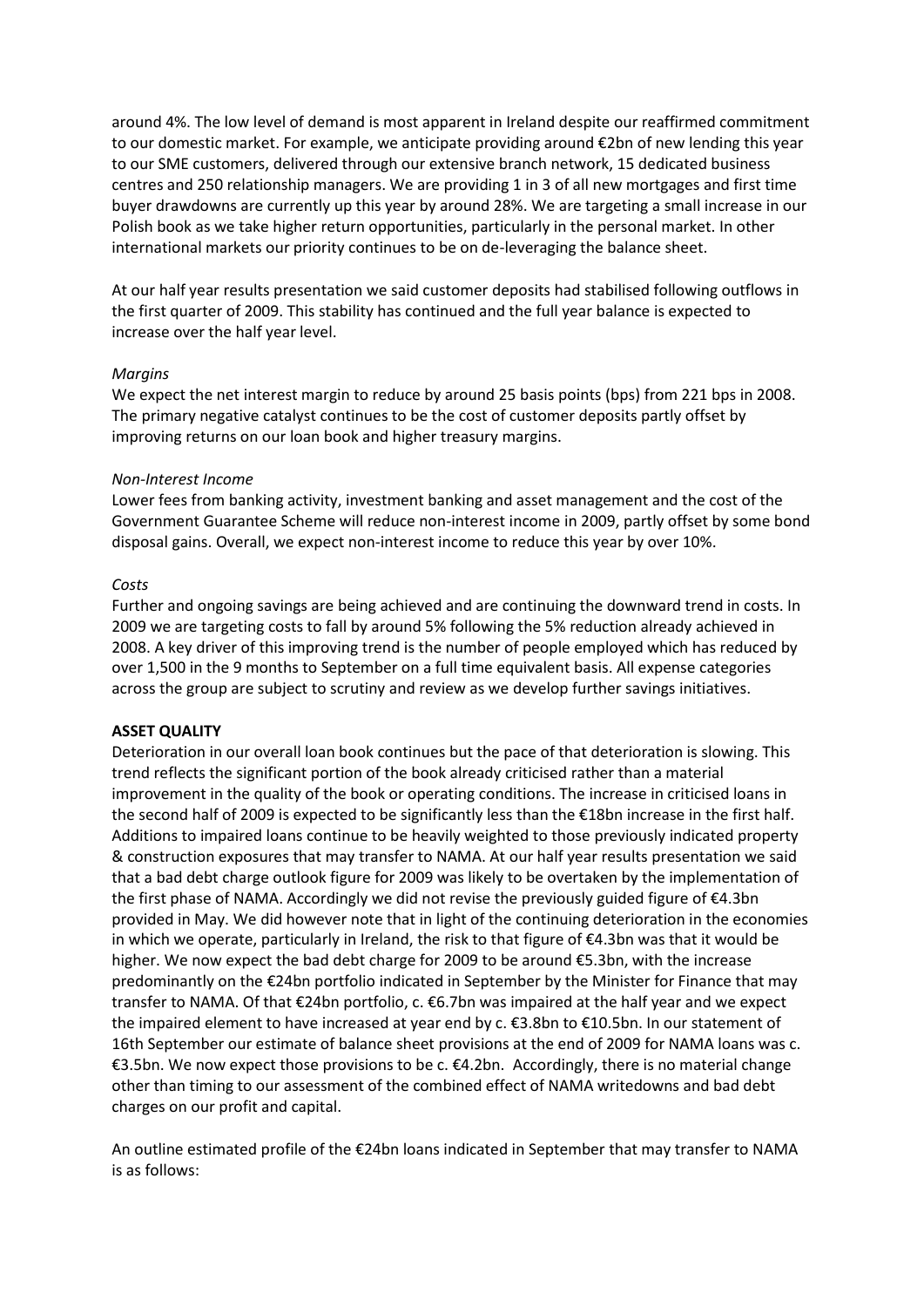|                                                        | Landbank & Development | <b>Associated</b> | <b>Total</b> |
|--------------------------------------------------------|------------------------|-------------------|--------------|
|                                                        | €bn                    | €bn               | €bn          |
| <b>Republic</b>                                        | 14.2                   | 6.4               | 20.6         |
| of Ireland                                             |                        |                   |              |
| <b>United Kingdom</b>                                  | 2.6                    | 0.7               | 3.3          |
| <b>Rest of World</b>                                   | 0.2                    |                   | 0.2          |
|                                                        | 17.0                   | 7.1               | 24.1         |
|                                                        |                        |                   |              |
| Performing at 30th June 2009                           |                        |                   | c. 17.4      |
| Impaired at 30th June 2009                             |                        |                   | c.6.7        |
|                                                        |                        |                   |              |
| Forecast performing at 31stDecember 2009               |                        |                   | c.13.6       |
| Forecast impaired at 31stDecember 2009                 |                        |                   | c.10.5       |
|                                                        |                        |                   |              |
| <b>Balance sheet provisions at 30th June 2009</b>      |                        |                   | c. 2.3       |
| Forecast balance sheet provisions at 31stDecember 2009 |                        |                   | c. 4.2       |

We continue to work closely with the NAMA team. In our statement of 16th September we noted that the Minister guided an average industry wide discount of 30% for NAMA eligible loans and had stressed the variability between banks. Based on our work to that point, we said then that we expected the discount for AIB loans that may transfer to NAMA to be less than the estimated industry wide average of 30%. The actual outcome however can only be known following an extensive exercise in which those loans are individually valued on a case by case basis by NAMA. We expect to provide an updated estimate of the likely effect on AIB when there is more clarity on matters such as the final amount of loans to be transferred, pricing and transfer timing of loans, fees payable to AIB, fair value of the consideration to be received and due diligence is completed. In the meantime, it is our view that there is no reason to believe that the average discount applicable to AIB's NAMA eligible loans will fall significantly outside the Minister's guidance of 30%.

Following the expected enactment of the NAMA legislation an application by AIB to participate in the NAMA bank asset acquisition scheme is to be considered by our shareholders at an EGM to be convened shortly.

In our Republic of Ireland division loan book of around €78bn, c. €57bn is "non-NAMA" of which around €27bn is in personal mortgages. Recent reviews show some signs of stabilisation and the overall provision requirement in the portfolios comprising the aforementioned €57bn has not materially increased since the half year. At the end of 2009 the  $\epsilon$ 27bn mortgage portfolio is expected to include close to €500m of impaired loans and have balance sheet provisions of c. €125m. The remaining €30bn of the pro-forma Republic of Ireland division loan book is expected to include impaired loans of c. €3.7bn and will have balance sheet provisions of c. €1.8bn.

In our other divisions – Capital Markets, UK and CEE, there are signs of stabilisation and in the second half of 2009 we are expecting the bad debt provision charges to be lower in Capital Markets & CEE and broadly similar in the UK relative to the charges incurred in the first half to June. Impaired loans and bad debt charges are clearly higher than in previous years, reflecting more difficult conditions in all markets and the prudent balance sheet provisions in each division reflects these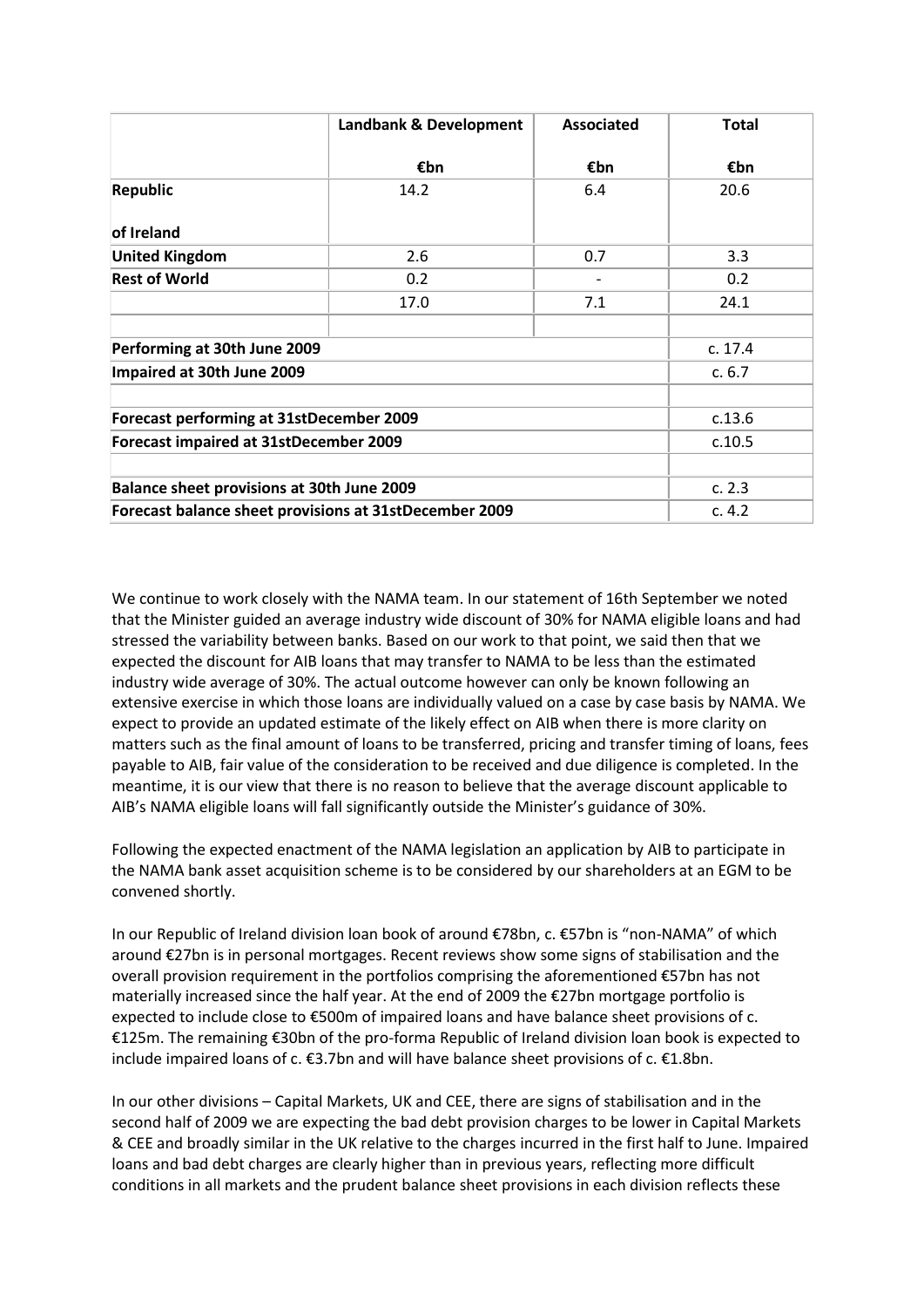conditions. In the UK, property & construction (including €3.3bn of aforementioned loans that could transfer to NAMA) and leisure are the sectors receiving our particularly close attention. Leveraged transactions in Capital Markets and property and consumer loans in Poland are also being tightly managed.

## **FUNDING**

As already noted, our customer franchise deposits are a stable and growing part of our overall funding. Our customer loan to deposit ratio was at 152% at the end of September, down from 156% at the end of June and we continue to target a progressive reduction in this ratio. NAMA will be a major liquidity event in the Irish market, materially reducing loan to deposit ratios and the NAMA bonds received as consideration for loans that may be transferred to NAMA would substantially increase our level of qualifying liquid assets. Our level of qualifying liquid assets / contingent funding was €54bn at the end of September.

Our recent success in sourcing non Government guaranteed and unsecured deposits represents a key positive change in market sentiment. In recent weeks we have raised a total of €1.75bn of term funding in 2 separate bond issues for 3 years and 5 years respectively. There was strong demand for both issues, which were heavily oversubscribed by a wide range of overseas investors.

Agreement on the terms and conditions of a modified Government guarantee is expected shortly. The fee is expected to be higher than that for the existing guarantee, although applicable to what we anticipate will be an increasingly lower level of covered liabilities.

#### **CAPITAL**

Our core tier 1 capital ratio at the end of September was c. 8.5% and reflected the accelerated timing of bad debt provisions on the loans that may transfer to NAMA.

In our 16th September statement we referred to our intention to raise capital over the next 12/18 months and we outlined the potential sources of that capital – the equity market, a strategic investment and asset sales / business disposals. In that statement we also acknowledged the Government's intent to assist and support capital raising measures and its appreciation that such measures should be taken over a reasonable timeframe. Our firm intention and resolve to strengthen our capital position is unchanged. Market expectations and regulatory requirements for banks to hold higher levels of capital continue to evolve and in that context we are reviewing the quantum and ratios appropriate for AIB.

In the 3 months to the end of September our shareholders' equity increased by c. €333m, due to an increase in the fair value of Available for Sale securities.

#### **INTERACTION WITH EUROPEAN COMMISSION (EC)**

The EC will consider over the coming months the competitive effects of state aid on our business and markets. We are engaging constructively with the EC and our restructuring plan has been submitted in recent days and accordingly consideration of potential outcomes is premature at this very preliminary stage.

Further details of our performance and outlook will be provided in our 2009 Preliminary Results announcement scheduled for 3rd March 2010.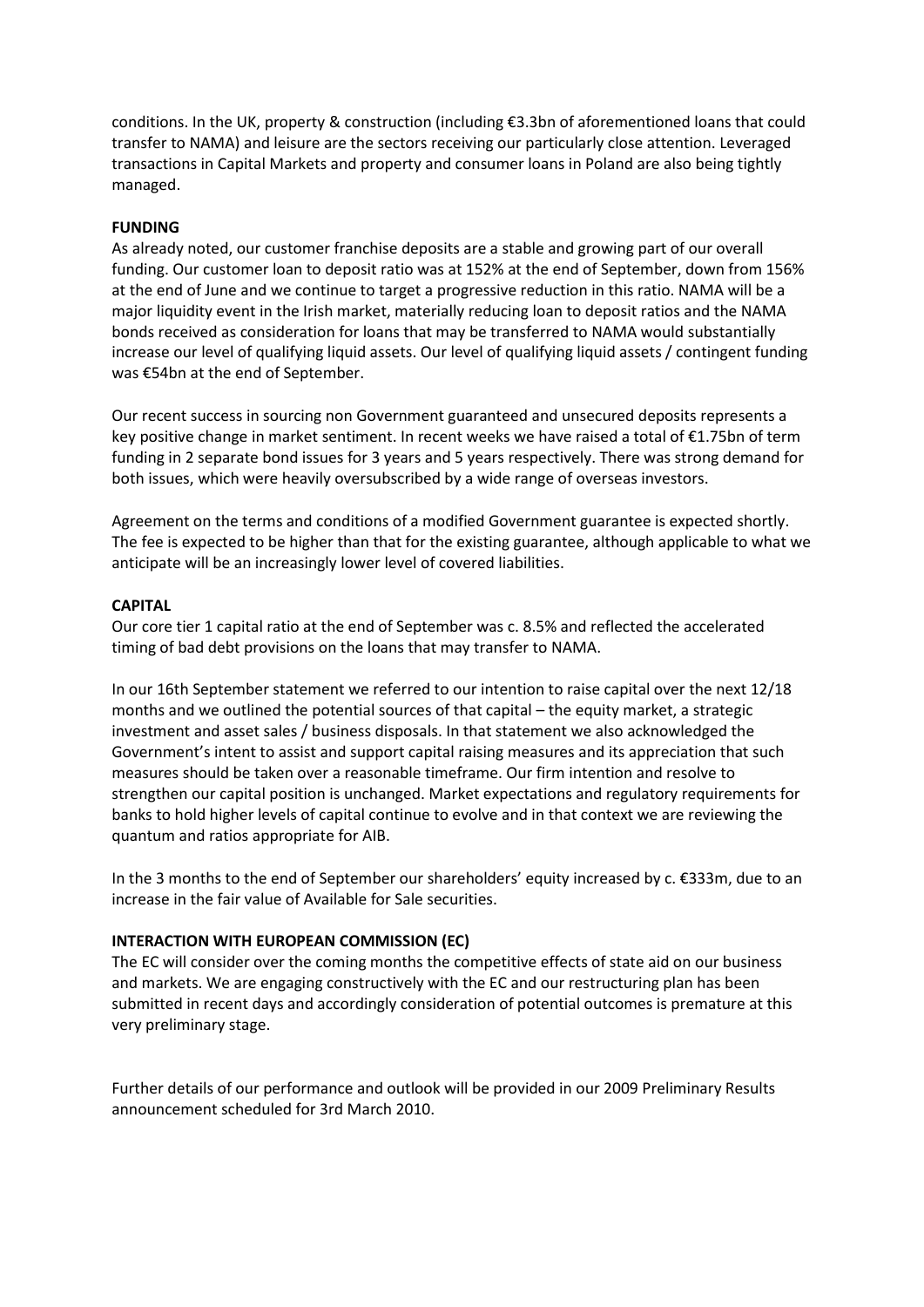#### **For further information please contact:**

Alan Kelly General Manager, Group Finance AIB Group Bankcentre Ballsbridge Dublin 4 Tel: +353-1-641 2162

or

Catherine Burke Head of Corporate Relations AIB Group Bankcentre Ballsbridge Dublin 4 Tel: +353-1-641 3894

#### **Forward-looking statements**

This document contains certain "forward-looking statements" within the meaning of Section 27A of the US Securities Act of 1933, as amended, and Section 21E of the US Exchange Act of 1934, as amended, regarding the belief or current expectations of the Group, AIB's Directors and other members of its senior management about the Group's financial condition, results of operations and business of the Group and certain of the plans and objectives of the Group, including statements relating to possible future write-downs or impairments. In particular, certain statements with regard to management objectives, trends in results of operations, margins, risk management, competition and the impact of changes in Financial Reporting Standards are forward-looking in nature. These forward-looking statements can be identified by the fact that they do not relate only to historical or current facts. Forward looking statements sometimes use words such as 'may', 'could', 'would, 'will, 'aim', 'anticipate', 'target', 'expect', 'estimate', 'intend', 'plan', 'goal', 'believe', or other words of similar meaning. Examples of forward-looking statements include, among others, statements regarding the Group's future financial position, income growth, business strategy, projected costs, capital position, estimates of capital expenditures, and plans and objectives for future operations. Because such statements are inherently subject to risks and uncertainties, actual results may differ materially from those expressed or implied by such forward-looking information. These forward-looking statements are not guarantees of future performance. Rather, they are based on current views and assumptions and involve known and unknown risks, uncertainties and other factors, many of which are outside the control of AIB and are difficult to predict, that may cause actual results to differ materially from any future results of developments expressed or implied from the forward-looking statements. Factors that could cause actual results to differ materially from those expressed or implied include, but are not limited to, changes in economic conditions globally and in the regions in which the Group conducts its business, changes in fiscal or other policies adopted by various governments and regulatory authorities, the effects of competition in the geographic and business areas in which the Group conducts its operations, the ability to increase market share and control expenses, the effects of changes in taxation or accounting standards and practices, acquisitions, future exchange and interest rates, the risk that the Group may not participate in NAMA or that the NAMA Scheme may turn out to be unsuccessful in achieving its